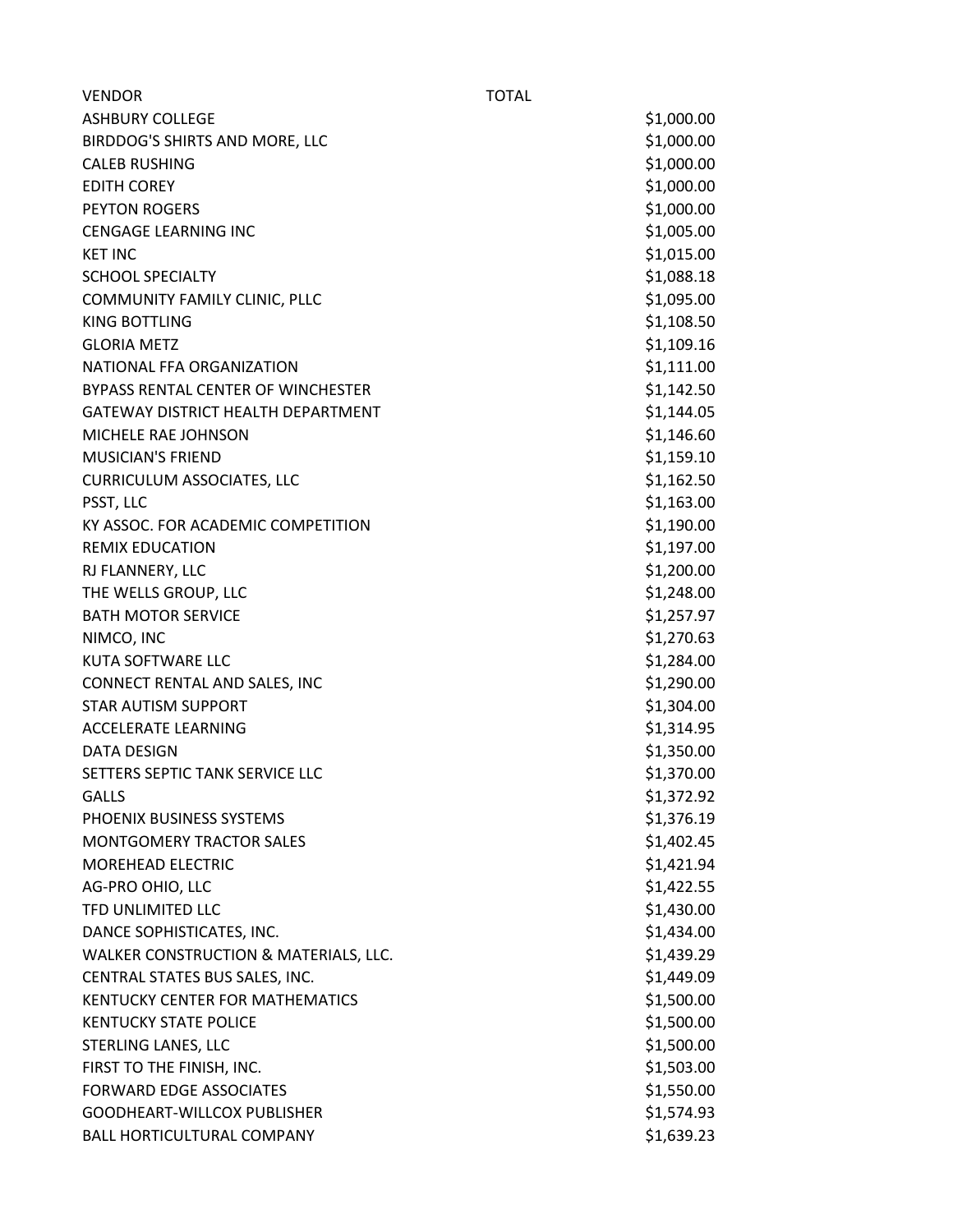| <b>KSPMA</b>                            | \$1,650.00 |
|-----------------------------------------|------------|
| DEMCO, INC                              | \$1,653.03 |
| <b>BATH COUNTY EXTENSION FOUNDATION</b> | \$1,739.00 |
| <b>KASS</b>                             | \$1,750.00 |
| KIDSCHOOSE, INC.                        | \$1,750.00 |
| <b>KASC</b>                             | \$1,775.00 |
| <b>RIVERSIDE INSIGHTS</b>               | \$1,820.48 |
| <b>JOSTENS, INC</b>                     | \$1,823.51 |
| <b>JW PEPPER &amp; SON INC</b>          | \$1,861.17 |
| <b>12 POINT SIGNWORKS</b>               | \$1,865.70 |
| <b>FREEMAN MATHIS &amp; GARY</b>        | \$1,866.70 |
| STERLING HEALTH SOLUTIONS               | \$1,875.00 |
| <b>FERGUSON ENTERPRISES INC #20</b>     | \$1,881.17 |
| <b>JEFFS BODY SHOP</b>                  | \$1,900.00 |
| SHRED-IT USA                            | \$1,906.18 |
| <b>ASHBURY PUBLISHING LLC</b>           | \$1,980.00 |
| <b>VISUALZ</b>                          | \$1,994.02 |
| REHABMART, LLC                          | \$1,997.95 |
| EDMENTUM, INC                           | \$2,040.00 |
| <b>MACKIN EDUCATIONAL RESOURCES</b>     | \$2,050.00 |
| 4 IMPRINT, INC.                         | \$2,055.62 |
| MAKEMUSIC, INC.                         | \$2,080.00 |
| ASSETGENIE, INC.                        | \$2,088.65 |
| <b>NASCO</b>                            | \$2,091.69 |
| UNITY SCHOOL BUS PARTS, INC             | \$2,098.50 |
| KENTUCKY FFA LEADERSHIP TRAINING CE     | \$2,100.00 |
| DOLLAR GENERAL - CHARGED SALES          | \$2,158.95 |
| PENN STATION EAST COAST SUBS            | \$2,160.89 |
| <b>GUITAR CENTER.COM</b>                | \$2,198.00 |
| <b>BATH MOTOR PARTS</b>                 | \$2,199.93 |
| <b>GARRETT COMMUNICATIONS</b>           | \$2,234.00 |
| AMERICAN WELDING & GAS, INC.            | \$2,291.52 |
| <b>KASA</b>                             | \$2,329.93 |
| AIR SOURCE TECHNOLOGY INC               | \$2,400.00 |
| STRIVVEN MEDIA, LLC                     | \$2,400.00 |
| <b>BULK OFFICE SUPPLY</b>               | \$2,416.82 |
| <b>BULK BOOK STORE</b>                  | \$2,416.95 |
| <b>KACTE</b>                            | \$2,440.00 |
| <b>3P LEARNING INC</b>                  | \$2,475.00 |
| CODECOMBAT INC.                         | \$2,500.00 |
| UNIVERSITY OF KENTUCKY SPORTS MEDICINE  | \$2,500.00 |
| QUADIENT LEASING USA, INC.              | \$2,507.28 |
| <b>MARY STEWARD PUENTE</b>              | \$2,536.56 |
| KNOWLEDGE MATTERS, INC.                 | \$2,590.00 |
| SCHOLASTIC INC.                         | \$2,637.34 |
| LANDS' END BUSINESS OUTFITTERS          | \$2,704.49 |
| <b>TERRY J. ANDERSON</b>                | \$2,720.00 |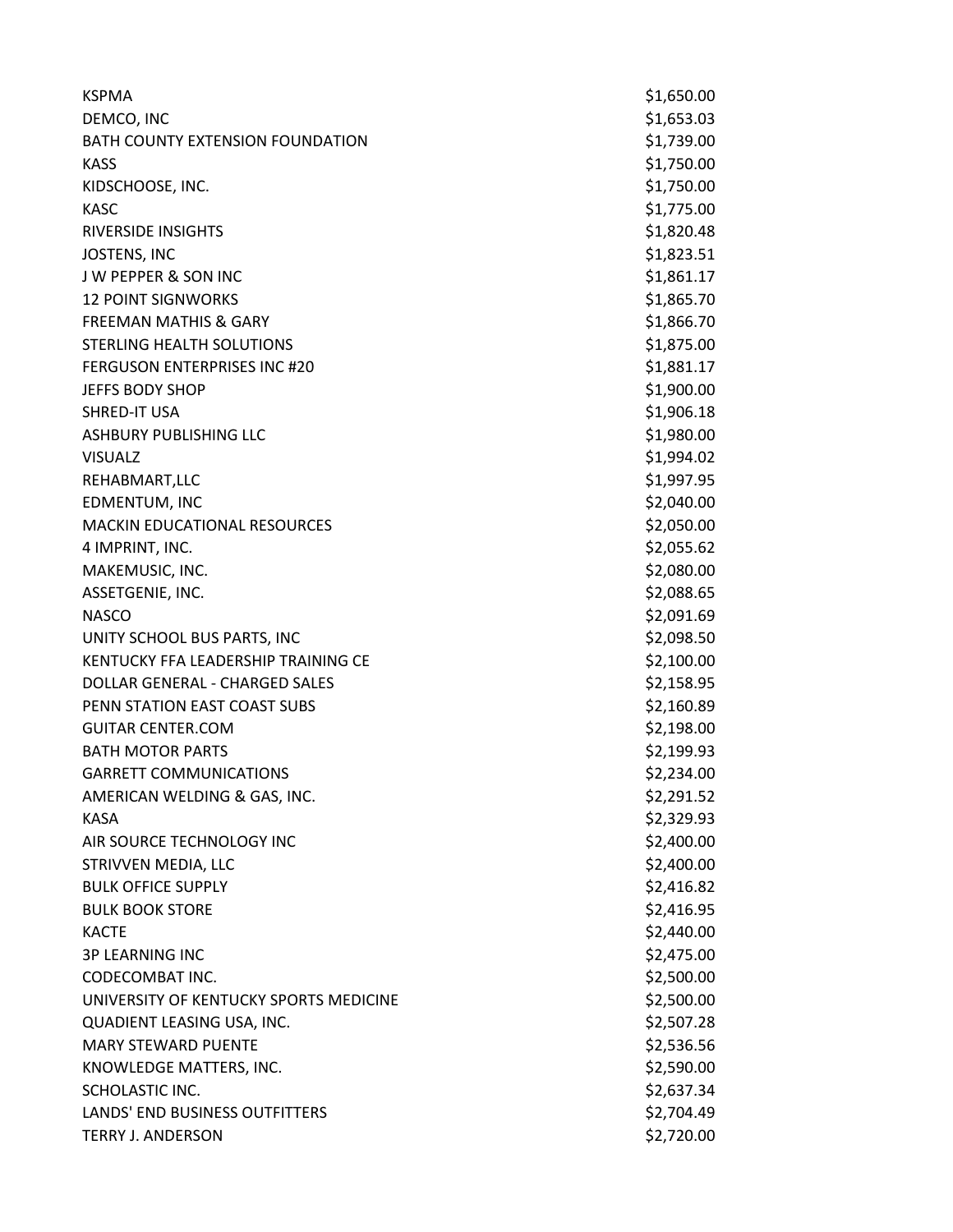| <b>HARSHAW TRANE</b>                     | \$2,728.80 |
|------------------------------------------|------------|
| OTC BRANDS, INC.                         | \$2,755.02 |
| STATE ELECTRIC SUPPLY COMPANY            | \$2,760.42 |
| <b>LARRY BARBER</b>                      | \$2,775.00 |
| <b>BOOK SYSTEMS</b>                      | \$2,780.00 |
| GLOVER'S GLASS AND LOCK, INC.            | \$2,782.70 |
| <b>K9 RESOURCES</b>                      | \$2,804.00 |
| <b>ESPECIAL NEEDS, LLC</b>               | \$2,818.50 |
| <b>BATH COUNTY WATER DISTRICT</b>        | \$2,971.97 |
| NEARPOD INC.                             | \$3,000.00 |
| <b>KERR WORKPLACE SOLUTIONS</b>          | \$3,088.03 |
| <b>JUNIOR LIBRARY GUILD</b>              | \$3,147.24 |
| UTILITY SOLUTIONS, LLC                   | \$3,158.93 |
| <b>SCENARIO LEARNING LLC</b>             | \$3,198.00 |
| ABELL ELEVATOR INTERNATIONAL, INC.       | \$3,222.24 |
| <b>WORTHINGTON DIRECT</b>                | \$3,238.44 |
| TIME WARNER CABLE-SWO DIVISION           | \$3,250.54 |
| <b>HAWKES LEARNING SYSTEMS</b>           | \$3,280.77 |
| FLEETPRIDE INC.                          | \$3,287.94 |
| <b>FOWLER BELL PLLC</b>                  | \$3,300.00 |
| IPEVO, INC.                              | \$3,392.85 |
| KENTUCKY ASSOC. SCHOOL BUSINESS OFFICALS | \$3,455.00 |
| <b>LIGHTING SOLUTIONS</b>                | \$3,474.62 |
| <b>VARSITY SPIRIT FASHIONS</b>           | \$3,534.95 |
| <b>DATAMARK</b>                          | \$3,572.44 |
| RICHARDS ELECTRIC SUPPLY CO, INC.        | \$3,649.59 |
| DELTA DENTAL OF KY                       | \$3,671.88 |
| FIREPLACE, INC.                          | \$3,696.30 |
| <b>ACT</b>                               | \$3,708.00 |
| FOLLETT SCHOOL SOLUTIONS, INC.           | \$3,767.50 |
| <b>BIG 4 LUMBER COMPANY</b>              | \$3,851.03 |
| AMERICAN BUS AND ACCESSORIES             | \$4,018.79 |
| KY NEWSGROUP/MC INVESTMENTS INC          | \$4,035.50 |
| AGC EDUCATION, INC.                      | \$4,087.00 |
| CEV MULTIMEDIA                           | \$4,150.00 |
| XELLO INC.                               | \$4,174.50 |
| <b>BLUEGRASS KESCO INC</b>               | \$4,200.00 |
| <b>LEXINGTON AUTO SPRING</b>             | \$4,237.58 |
| PHONAK LLC                               | \$4,336.99 |
| <b>GRAPHICS FOR ATHLETICS LLC</b>        | \$4,366.00 |
| JOHN WAYNE PEST CONTROL, INC             | \$4,500.00 |
| QUADIENT FINANCE USA, INC.               | \$4,550.73 |
| SCHOOLPOINTE INC.                        | \$4,663.50 |
| TRUCKPRO, LLC                            | \$4,664.08 |
| NATIONAL HEALTHCAREER ASSOCIATION (NHA)  | \$4,683.00 |
| <b>BLUEGRASS STOCKYARDS EAST</b>         | \$4,917.85 |
| CDW GOVERMENT, INC                       | \$5,057.50 |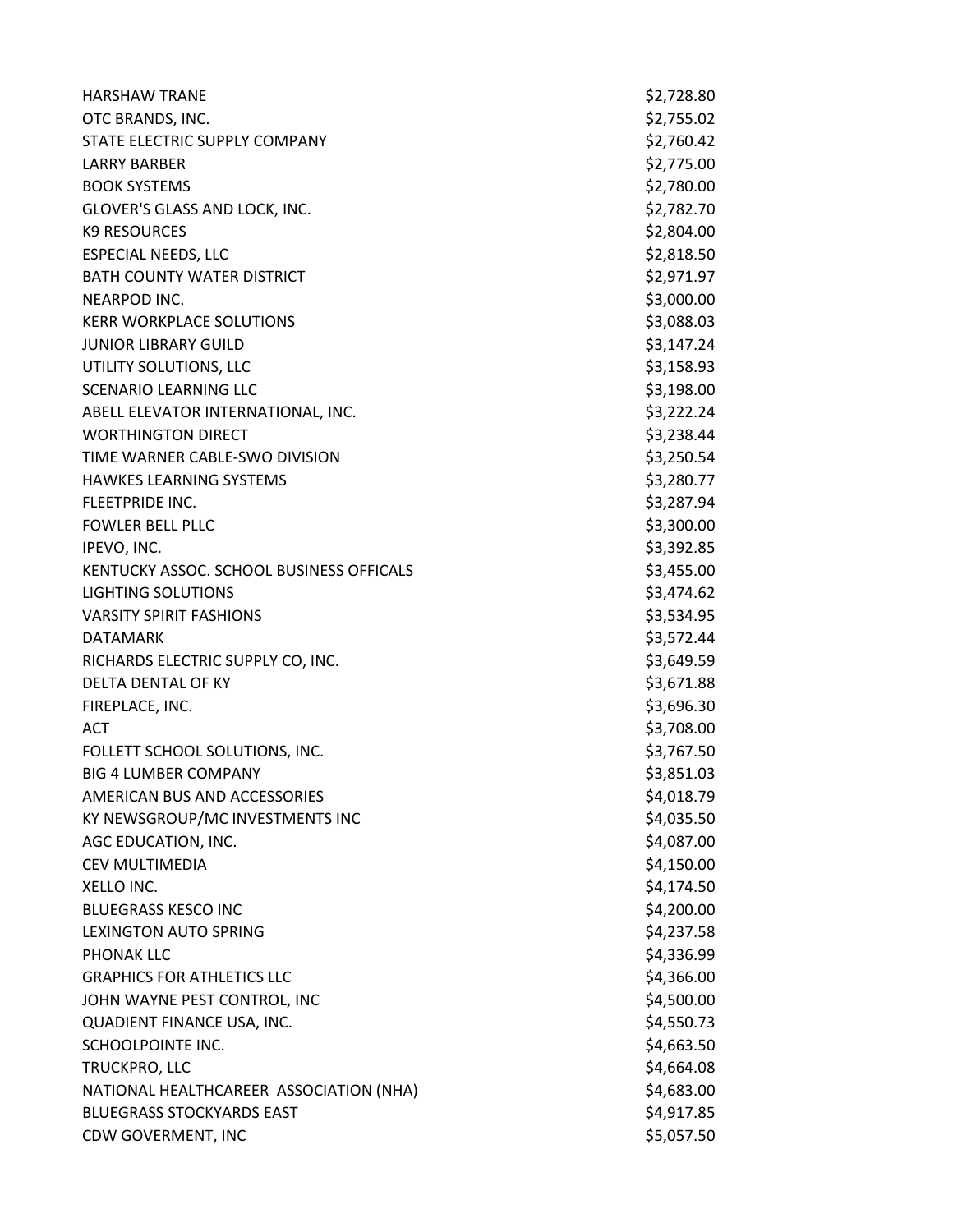| INCIDENT IQ. FOR BATH COUNTY SCHOOLS       | \$5,107.00  |
|--------------------------------------------|-------------|
| NANDINO INDUSTRIAL ELECTRICAL              | \$5,532.13  |
| <b>SCHOOL LOCKERS</b>                      | \$5,541.70  |
| <b>B&amp;B FILTERS</b>                     | \$5,598.93  |
| SHERWIN-WILLIAMS                           | \$5,675.93  |
| KAREN WHITE, COMS                          | \$5,680.00  |
| MOBYMAX, LLC                               | \$5,825.00  |
| EXPLORELEARNING, LLC                       | \$5,930.50  |
| JOHN DEERE FINANCIAL                       | \$6,071.15  |
| OFFICE DEPOT, INC                          | \$6,193.61  |
| SAVE-A-LOT CONATSER ENTERPRISES            | \$6,366.35  |
| <b>ACCUSIGNS</b>                           | \$6,377.15  |
| HAMILTON, INC.                             | \$6,386.60  |
| MCGRAW-HILL SCHOOL EDUCATION HOLDINGS, LLC | \$6,510.73  |
| TYLER TECHNOLOGIES, INC.                   | \$6,613.96  |
| INTERSTATE FENCE SUPPLY, INC.              | \$6,840.00  |
| <b>TEACHTOWN INC</b>                       | \$7,076.00  |
| <b>GRIZZLY TRAILER LLC</b>                 | \$7,099.00  |
| UNITED REFRIGERATION INC.                  | \$7,172.83  |
| <b>EXTREME NETWORKS, INC</b>               | \$7,243.80  |
| LITTLE ACORN OIL COMPANY                   | \$7,403.89  |
| <b>VERIZON WIRELESS</b>                    | \$7,463.31  |
| <b>BATH COUNTY HIGH SCHOOL</b>             | \$7,530.90  |
| NATIONWIDE RETIREMENT SOLUTIONS            | \$7,573.00  |
| <b>HEARTLAND PAYMENT SYSTEMS</b>           | \$8,115.50  |
| PREMIUM HORTICULTURAL SUPPLY               | \$8,194.65  |
| <b>CUTHBERT GREENHOUSE, INC.</b>           | \$8,730.00  |
| <b>DREAMBOX LEARNING</b>                   | \$9,000.00  |
| THE ACADEMIC EDGE                          | \$9,500.00  |
| SHI INTERNATIONAL CORP.                    | \$9,801.60  |
| <b>STANTON ACE HARDWARE</b>                | \$9,841.91  |
| <b>BATH ACE HARDWARE</b>                   | \$10,137.16 |
| WINDSTREAM COMMUNICATIONS                  | \$10,491.32 |
| <b>JOHNSTONE SUPPLY</b>                    | \$10,677.46 |
| SWH SUPPLY CO. LEXINGTON                   | \$10,898.96 |
| LOWES, INC                                 | \$10,937.88 |
| <b>WALMART</b>                             | \$11,177.02 |
| POWERSCHOOL GROUP LLC                      | \$11,242.19 |
| <b>MAJOR BRANDS</b>                        | \$11,311.76 |
| <b>POSTMASTER</b>                          | \$11,344.75 |
| NORTHWEST EVALUATION ASSOCIATION           | \$11,437.50 |
| <b>BNY MELLON TRUST CO</b>                 | \$12,395.54 |
| <b>INFINITE CAMPUS</b>                     | \$12,522.50 |
| RENAISSANCE LEARNING, INC.                 | \$12,770.00 |
| <b>FERRELLGAS</b>                          | \$12,908.17 |
| <b>TREMCO</b>                              | \$12,960.69 |
| HURST MUSIC, INC.                          | \$13,281.99 |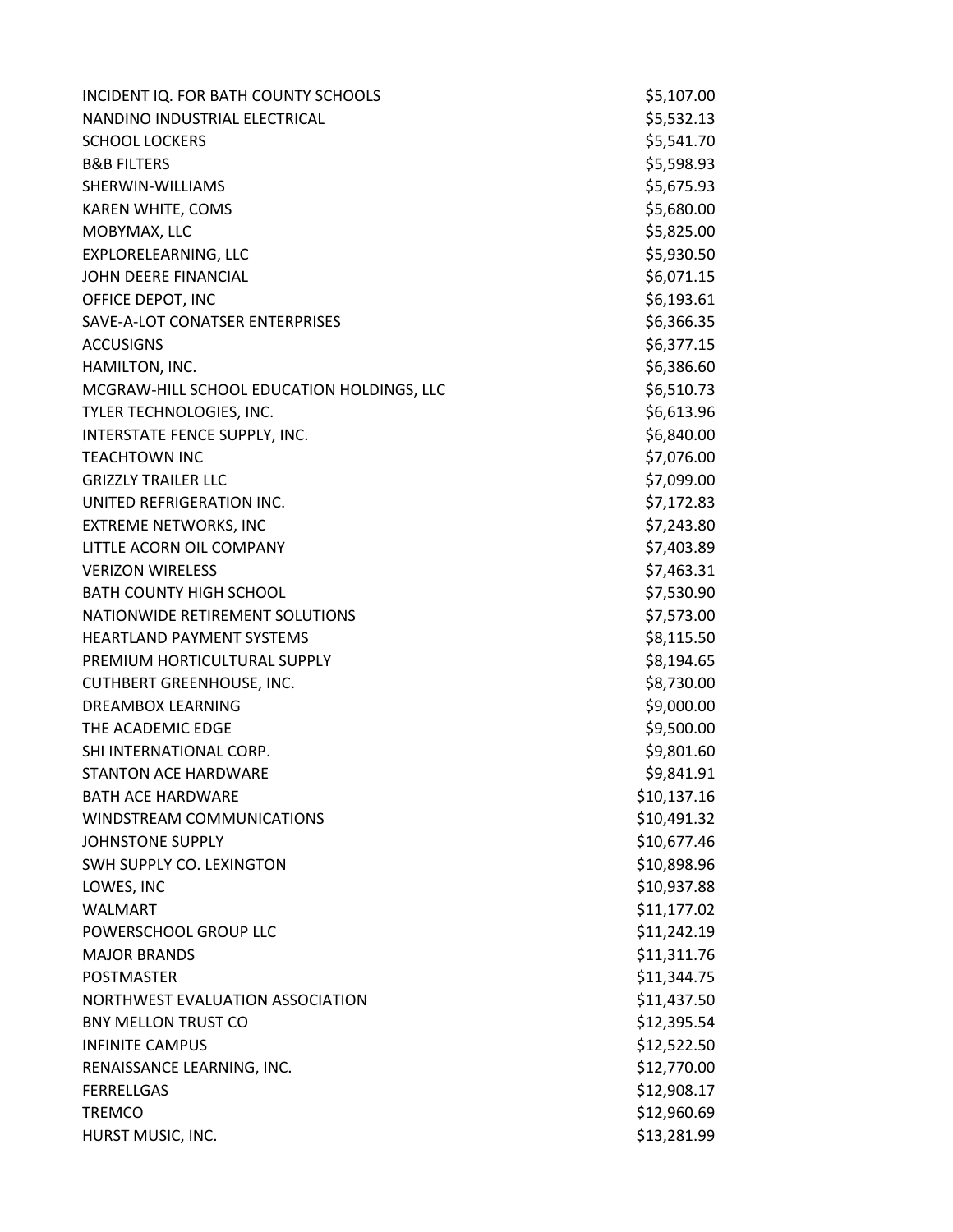BACKYARD BUILDING RENTALS \$14,248.00 HANDS ON THERAPY, PSC **\$14,652.50** \$14,652.50 OWINGSVILLE WATERWORKS **\$15,362.10** \$15,362.10 THERMAL EQUIPMENT SALES, INC. \$15,524.63 JEFFERY FANNIN ENTERPRISES INC. THE SERVICE SERVICE SERVICE SERVICE SERVICE SERVICE SERVICE SERVICE SERVICE SE AMTECK, LLC \$15,796.90 HOUGHTON MIFFLIN HARCOURT PUBLISHING CO **\$16,313.95** KENTUCKY EDUCATIONAL DEVELOPMENT CO \$17,547.80 ACADEMIC EDGE, INC \$17,575.00 MARLIN \$18,397.65 KENTUCKY RETIREMENT SYSTEMS \$18,463.58 KENTUCKY SCHOOL BOARDS ASSOCIATION \$19,476.14 KELLEY GALLOWAY SMITH GOOLSBY, PSC \$19,500.00 ALLIANT INTEGRATORS INC. \$19,522.38 WAL-MART COMMUNITY/RFCSLLC \$20,274.14  $C$  WORTH, INC  $\lesssim$  21,372.14 BYTE SPEED, LLC \$22,015.00 KENTUCKY BANK \$23,074.86 BATH COUNTY PARK RECREATION BOARD \$24,000.00 WHITE PECK CARRINGTON, LLP \$26,951.11 AMAZON.COM \$28,708.66 BSN SPORTS, INC. 6. 2002. 2012. The SECRET SERVICE SERVICE SERVICE SERVICE SERVICE SERVICE SERVICE SERVICE SERVICE SERVICE SERVICE SERVICE SERVICE SERVICE SERVICE SERVICE SERVICE SERVICE SERVICE SERVICE SERVICE SERVICE SER ULINE \$30,686.35 CINTAS CORPORATION LOC 312 \$32,216.94 QUILL CORPORATION \$32,894.99 PACKS+WALKER LLC **but a struck of the struck of the struck of the struck of the struck of the struck of the struck of the struck of the struck of the struck of the struck of the struck of the struck of the struck of the st** EDGENUITY INC. \$39,390.00 FLEMING MASON \$40,312.56 SCHILLER HARDWARE \$40,517.59 WINDSTREAM  $\lesssim 41,959.97$ KPS SALES, LLC  $$42,783.24$ TRADITIONAL BANK \$43,803.15 R. J. ROBERTS INC. **And Election Contract Contract Contract Contract Contract Contract Contract Contract Contract Contract Contract Contract Contract Contract Contract Contract Contract Contract Contract Contract Contract** KENTUCKY EMPLOYERS' MUTUAL INSURANCE \$48,648.84 ADVANCED DISPOSAL-MOREHEAD-Y1 \$54,166.36 CREATIVE IMAGE TECHNOLOGIES \$64,679.50 SIMPLE SOLUTIONS LEARNING INC. The state of the state of the state of the state of the state of the state of the state of the state of the state of the state of the state of the state of the state of the state of the state SAVVAS LEARNING CO **\$65,968.48** \$65,968.48 J W ASSOCIATES \$66,429.00 ANDERSON COMMERCIAL CLEANING **\$68,298.74** MARY BRENTON PETITT **1996** CONTROL 100 MARY BRENTON PETITT DWA RECREATION, INC **EXECUTE: 1.12.12 SET AND A STATE OF A STATE OF A STATE OF A STATE OF A STATE OF A STATE OF A STATE OF A STATE OF A STATE OF A STATE OF A STATE OF A STATE OF A STATE OF A STATE OF A STATE OF A STATE OF** SOUTHERN BELLE DAIRY FOODS \$72,906.94 US BANK EQUIPMENT FINANCE **\$73,928.49** DELTA RESOURCES, INC. \$91,800.59 AMAZON CAPITAL SERVICES **\$95,852.92** PROSYS INFORMATION SYSTEMS **SUPPROSYS INFORMATION** STORIES